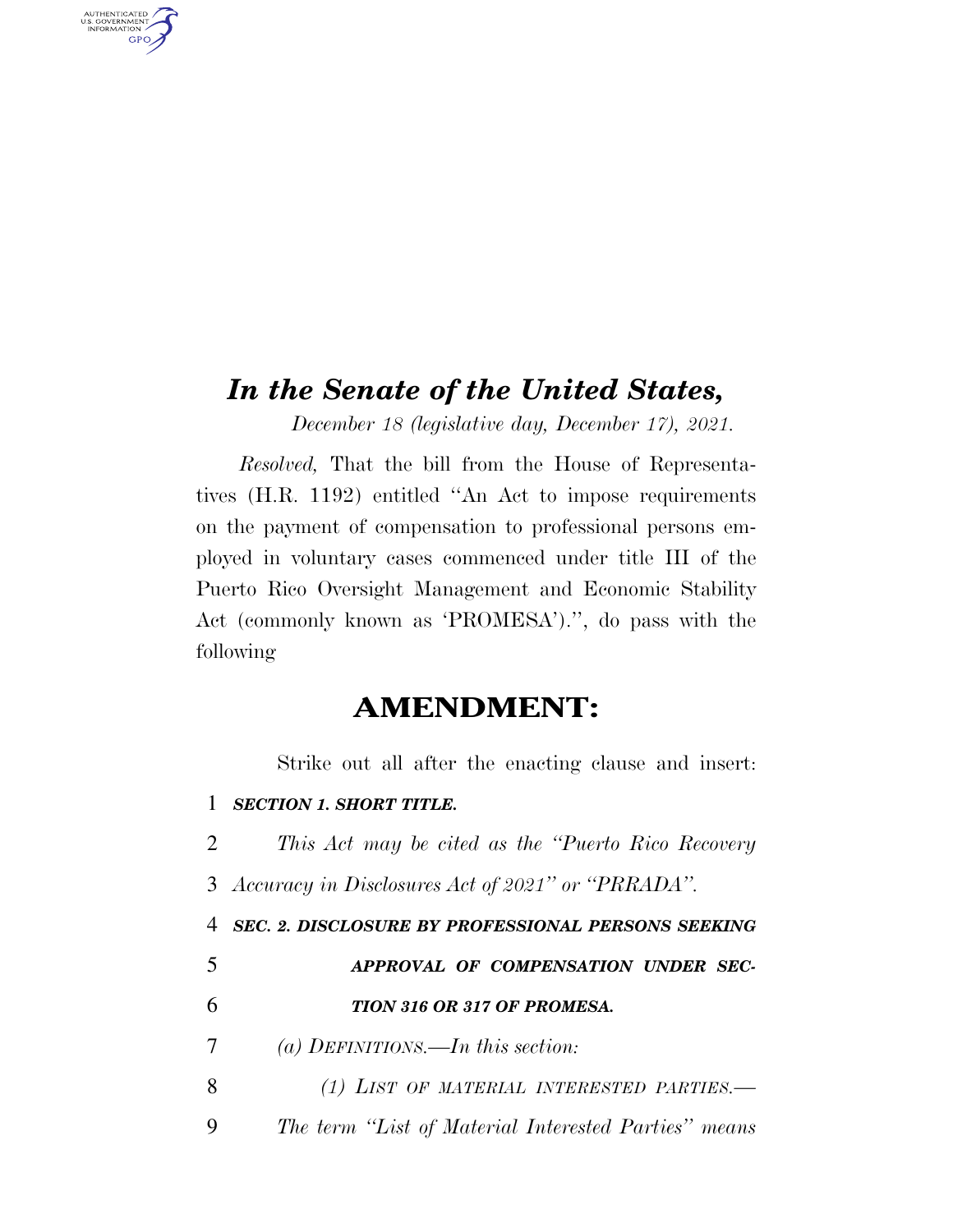| $\mathbf{1}$ | the List of Material Interested Parties established            |
|--------------|----------------------------------------------------------------|
| 2            | under subsection $(c)(1)$ .                                    |
| 3            | (2) OVERSIGHT BOARD.—The term "Oversight                       |
| 4            | Board" has the meaning given the term in section 5             |
| 5            | of PROMESA (48 U.S.C. 2104).                                   |
| 6            | (b) REQUIRED DISCLOSURE.—                                      |
| 7            | $(1)$ IN GENERAL.—In a case commenced under                    |
| 8            | section 304 of PROMESA $(48 \text{ U.S.C. } 2164)$ , no attor- |
| 9            | ney, accountant, appraiser, auctioneer, agent, or other        |
| 10           | professional person may be compensated under section           |
| 11           | 316 or 317 of that Act (48 U.S.C. 2176, 2177) unless           |
| 12           | prior to making a request for compensation, the pro-           |
| 13           | fessional person has filed with the court a verified           |
| 14           | statement conforming to the disclosure requirements of         |
| 15           | rule $2014(a)$ of the Federal Rules of Bankruptcy Pro-         |
| 16           | cedure setting forth the connection of the professional        |
| 17           | person with any entity or person on the List of Mate-          |
| 18           | rial Interested Parties.                                       |
| 19           | (2) SUPPLEMENT.—A professional person that                     |
| 20           | submits a statement under paragraph (1) shall                  |
| 21           | promptly supplement the statement with any addi-               |
| 22           | tional relevant information that becomes known to the          |
| 23           | person.                                                        |
| 24           | $(3)$ DISCLOSURE.—Subject to any other applica-                |
| 25           | ble law, rule, or regulation, a professional person that       |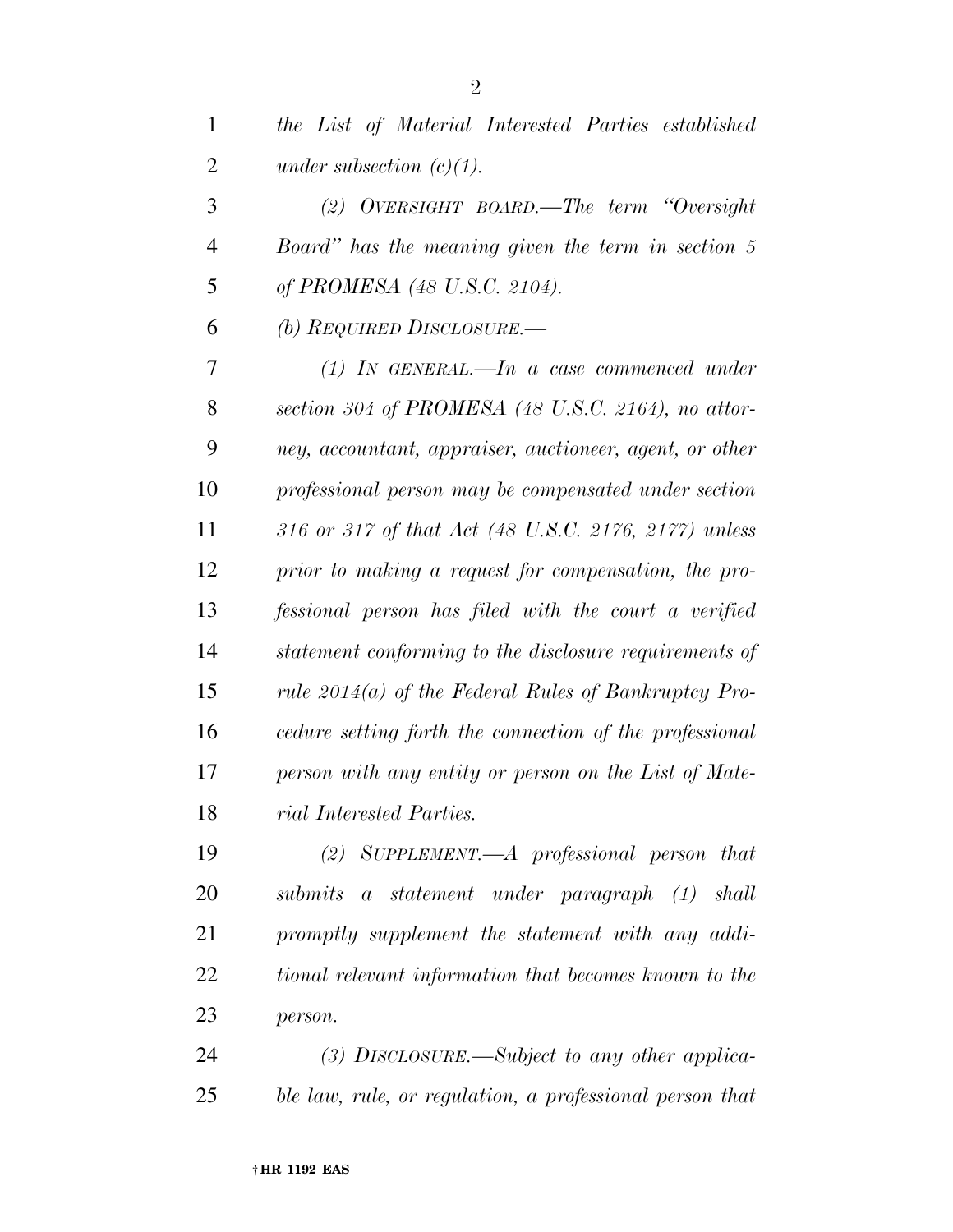| $\mathbf{1}$   | fails to file or update a statement required under       |
|----------------|----------------------------------------------------------|
| $\overline{2}$ | paragraph $(1)$ or files a statement that the court de-  |
| 3              | termines does not represent a good faith effort to com-  |
| $\overline{4}$ | ply with this section shall disclose such failure in any |
| 5              | filing required to conform to the disclosure require-    |
| 6              | ments under rule $2014(a)$ of the Federal Rules of       |
| 7              | <b>Bankruptcy Procedure.</b>                             |
| 8              | (c) LIST OF MATERIAL INTERESTED PARTIES.-                |
| 9              | $(1)$ PREPARATION.—Not later than 30 days after          |
| 10             | the date of enactment of this Act, the Oversight Board   |
| 11             | shall establish a List of Material Interested Parties    |
| 12             | subject to $-$                                           |
| 13             | $(A)$ the approval of the court; and                     |
| 14             | (B) the right of the United States trustee or            |
| 15             | any party in interest to be heard on the ap-             |
| 16             | proval.                                                  |
| 17             | (2) INCLUSIONS.— $Except$ as provided in para-           |
| 18             | graph (3), the List of Material Interested Parties shall |
| 19             | $include -$                                              |
| 20             | $(A)$ the debtor;                                        |
| 21             | $(B)$ any creditor;                                      |
| 22             | $(C)$ any other party in interest;                       |
| 23             | (D) any attorney or accountant of $-$                    |
| 24             | $(i)$ the debtor;                                        |
| 25             | $(ii)$ any creditor; or                                  |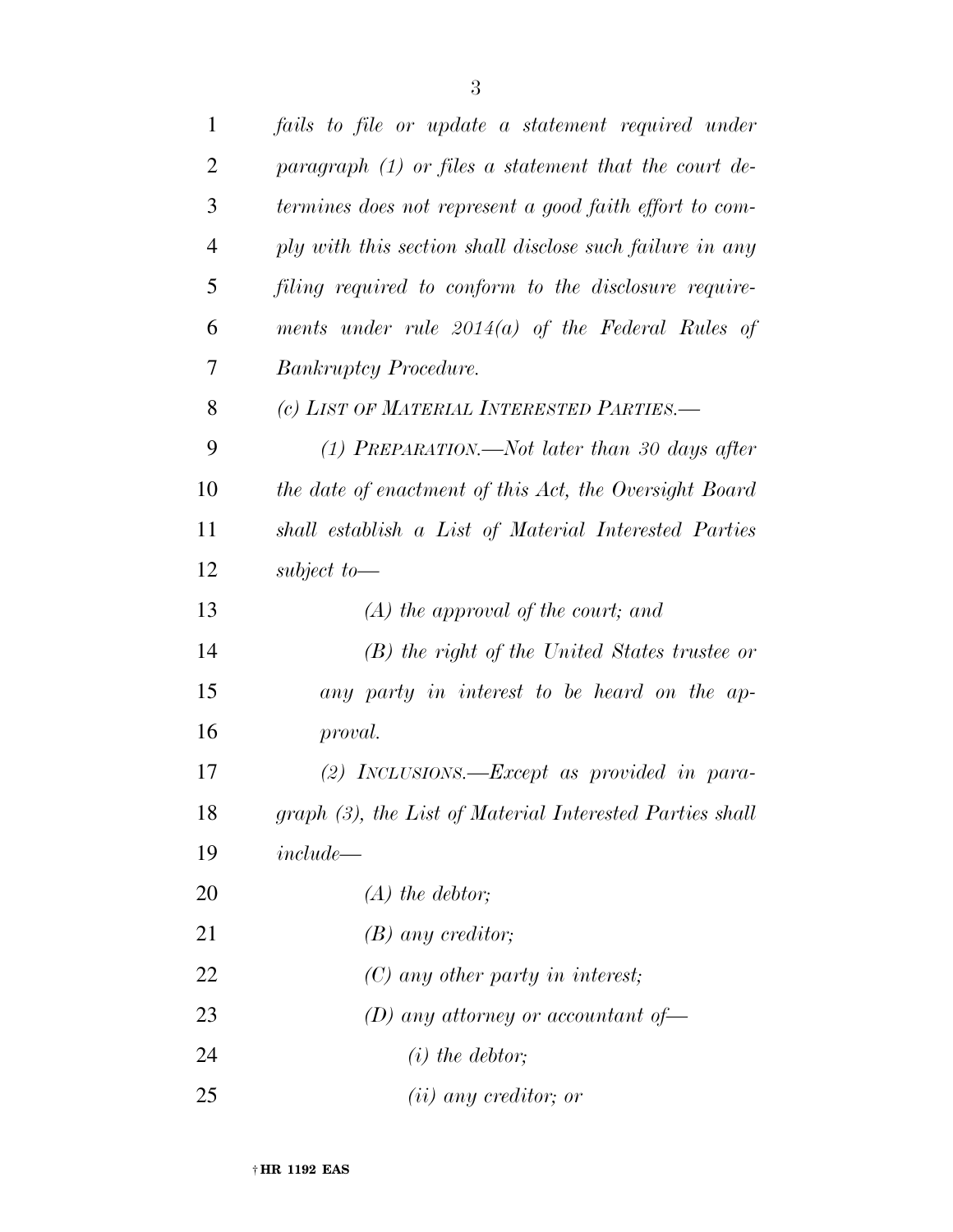| $\mathbf{1}$    | $(iii)$ any other party in interest;                                                                                                                                                                                                                                                  |
|-----------------|---------------------------------------------------------------------------------------------------------------------------------------------------------------------------------------------------------------------------------------------------------------------------------------|
| $\overline{2}$  | $(E)$ the United States trustee and any per-                                                                                                                                                                                                                                          |
| 3               | son employed in the office of the United States                                                                                                                                                                                                                                       |
| $\overline{4}$  | <i>trustee</i> ; and                                                                                                                                                                                                                                                                  |
| 5               | $(F)$ the Oversight Board, including the                                                                                                                                                                                                                                              |
| 6               | members, the Executive Director, and the em-                                                                                                                                                                                                                                          |
| 7               | ployees of the Oversight Board.                                                                                                                                                                                                                                                       |
| 8               | (3) EXCLUSIONS.—The List of Material Inter-                                                                                                                                                                                                                                           |
| 9               | ested Parties may not include any person with a                                                                                                                                                                                                                                       |
| 10              | claim, the amount of which is below a threshold dollar                                                                                                                                                                                                                                |
| 11              | amount established by the court that is consistent                                                                                                                                                                                                                                    |
| 12              | with the purpose of this Act.                                                                                                                                                                                                                                                         |
| 13              | (d) REVIEW.—                                                                                                                                                                                                                                                                          |
| 14              | $(1)$ IN GENERAL.—The United States trustee                                                                                                                                                                                                                                           |
| 15              | shall review each verified statement submitted pursu-                                                                                                                                                                                                                                 |
| 16              | ant to subsection (b) and may file with the court com-                                                                                                                                                                                                                                |
| 17              | ments on such verified statements before the profes-                                                                                                                                                                                                                                  |
| 18              | sionals filing such statements seek compensation                                                                                                                                                                                                                                      |
| 19              | under section 316 or 317 of PROMESA $(48 \text{ U.S. C.})$                                                                                                                                                                                                                            |
| 20              | 2176, 2177).                                                                                                                                                                                                                                                                          |
| 21              | (2) OBJECTION.—The United States trustee may                                                                                                                                                                                                                                          |
| 22              | object to applications filed under section 316 or 317                                                                                                                                                                                                                                 |
| 23              | of PROMESA $(48 \text{ U.S. C. } 2176, 2177)$ that fail to sat-                                                                                                                                                                                                                       |
| $\mathcal{L}$ 1 | $if_1, f_2, g_2, g_3, g_4, g_5, g_6, f_7, g_7, g_8, g_1, g_2, g_3, g_4, g_7, g_8, g_9, g_1, g_2, g_3, g_4, g_6, g_7, g_8, g_9, g_1, g_2, g_3, g_4, g_6, g_7, g_8, g_9, g_1, g_2, g_3, g_4, g_6, g_7, g_8, g_9, g_1, g_2, g_3, g_4, g_6, g_7, g_8, g_9, g_1, g_2, g_3, g_4, g_6, g_1,$ |

*isfy the requirements of subsection (b).*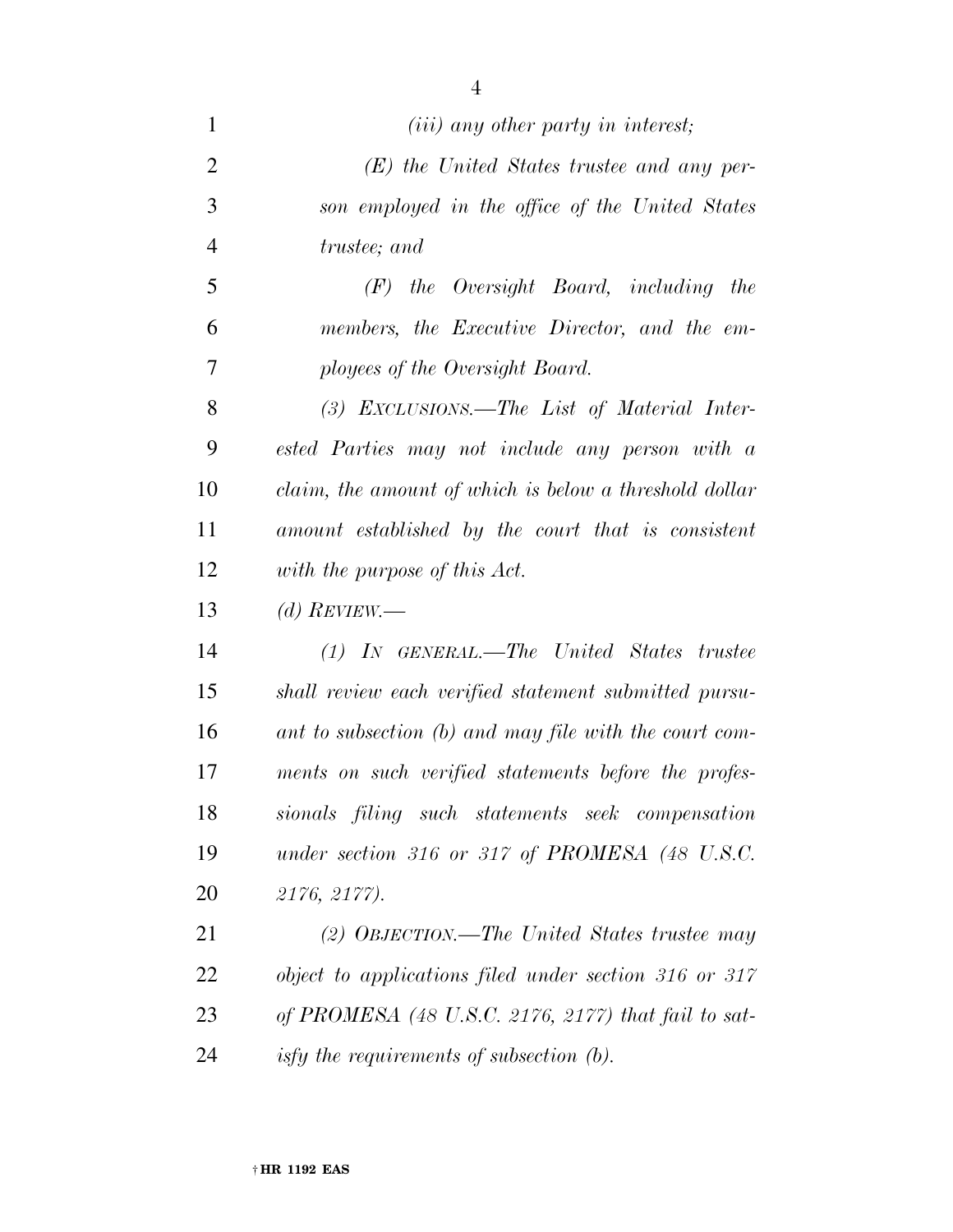*(e) LIMITATION ON COMPENSATION.—In a case com- menced under section 304 of PROMESA (48 U.S.C. 2164), in connection with the review and approval of professional compensation under section 316 or 317 of PROMESA (48 U.S.C. 2176, 2177) filed after the date of enactment of this Act, the court may deny allowance of compensation or reim-bursement of expenses if—* 

 *(1) the professional person has failed to file the verified disclosure statements required under sub- section (b)(1) or has filed inadequate disclosure state-ments under that subsection; or* 

 *(2) during the professional person's employment in connection with the case, the professional person— (A) is not a disinterested person (as defined in section 101 of title 11, United States Code) relative to any entity or person on the List of Material Interested Parties; or* 

 *(B) represents or holds an adverse interest in connection with the case.* 

Attest:

*Secretary.*